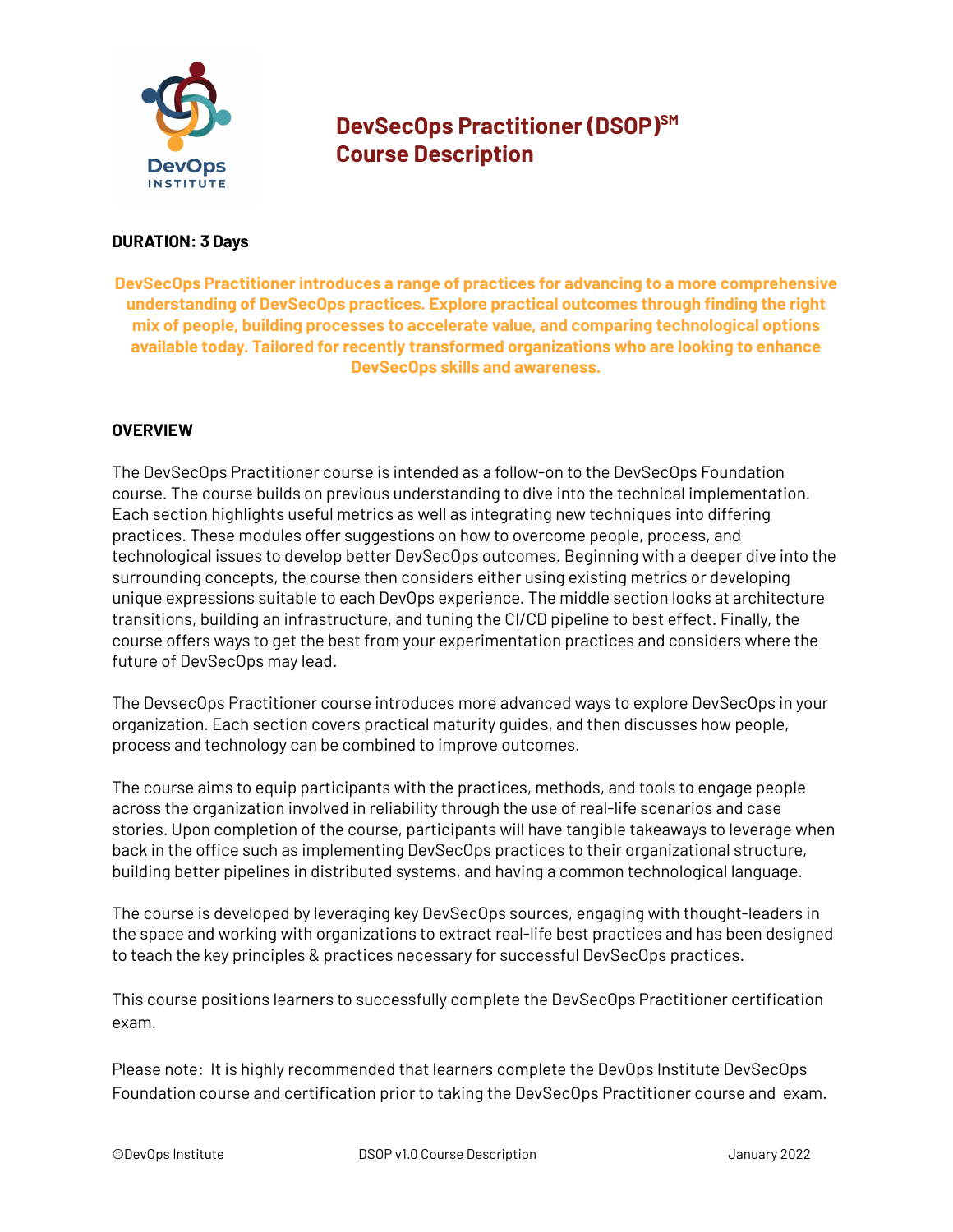# **COURSE OBJECTIVES**

At the end of the course, the following learning objectives are expected to be achieved:

- 1. Comprehend the underlying principles of DevSecOps
- 2. Distinguish between the technical elements used across DevSecOps practices
- 3. Demonstrate how practical maturity concepts can be extended across multiple areas.
- 4. Implement metric-based assessments tied to your organization.
- 5. Recognize modern architectural concepts including microservice to monolith transitions.
- 6. Recognize the various languages and tools used to communicate architectural concepts.
- 7. Contrast the options used to build a DevSecOps infrastructure through Platform as a Service, Server-less construction, and event-driven mediums
- 8. Prepare hiring practices to recognize and understand the individual knowledge, skills, and abilities required for mature Dev.
- 9. Identify the various technical requirements tied to the DevSecOps pipelines and how those impact people and process choices.
- 10. Review various approaches to securing data repositories and pipelines.
- 11. Analyze how monitoring and observability practices contribute to valuable outcomes.
- 12. Comprehend how to implement monitoring at key points to contribute to actionable analysis.
- 13. Evaluate how different experimental structures contribute to the 3rd Way.
- 14. Identify future trends that may affect DevSecOps

## **AUDIENCE**

The target audience for the DevSecOps Practitioner course are professionals including:

- Anyone focused on implementing or improving DevSecOps practices in their organization
- Anyone interested in modern IT leadership and organizational change approaches
- Business Managers
- Business Stakeholders
- Change Agents
- Consultants
- DevOps Practitioners
- IT Directors
- IT Managers
- IT Team Leaders
- Product Owners
- Scrum Masters
- Software Engineers
- Site Reliability Engineers
- System Integrators
- Tool Providers